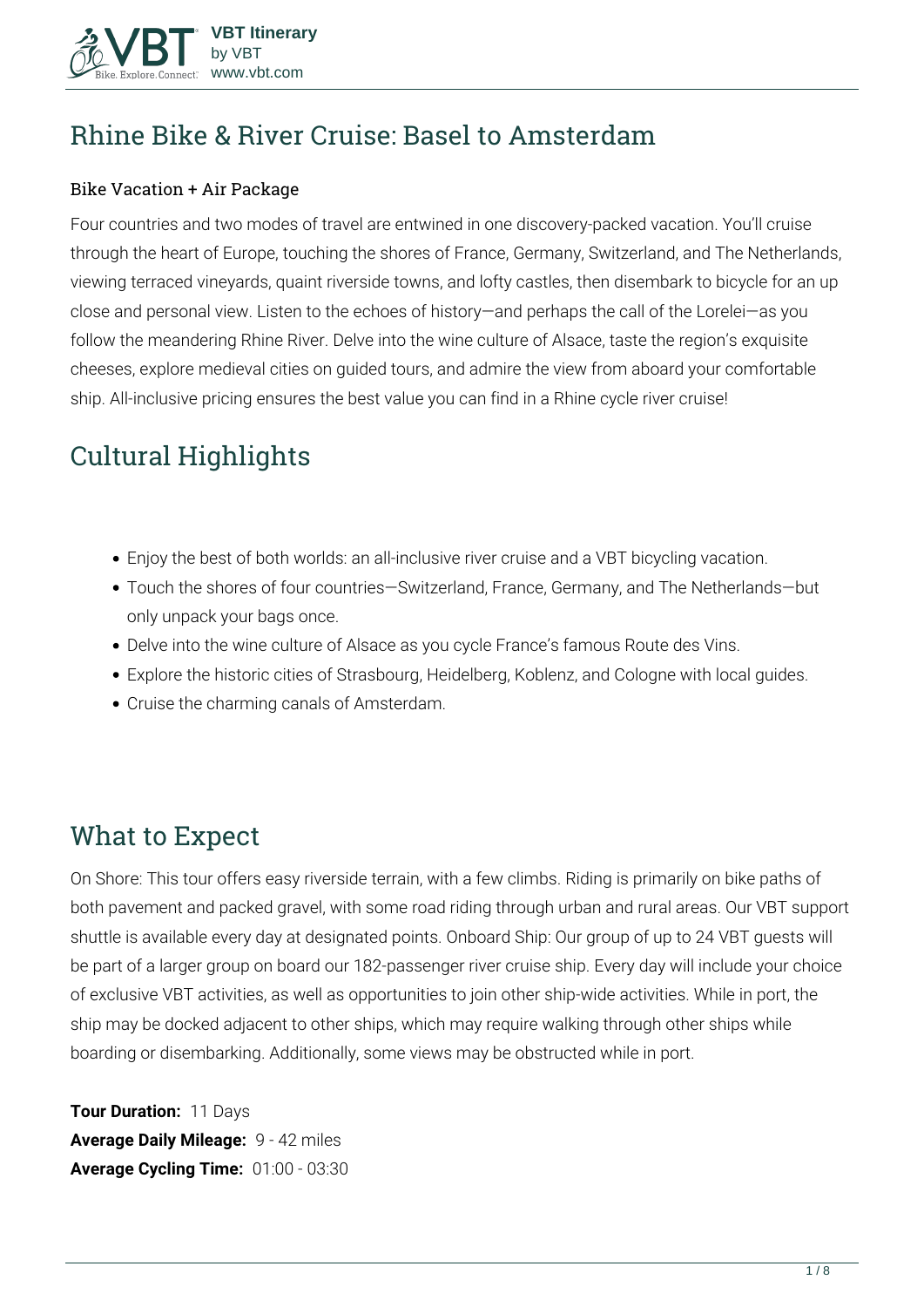

**Group size:** 24 max

# **Climate Information**

#### **Average High/Low Temperature (°F)**

Apr 58º/42º, May 67º/51º, Jun 72º/57º, Jul 77º/60º, Aug 76º/59º, Sep 69º/53º, Oct 58º/46º

#### **Average Rainfall (in.)**

Apr 1.5, May 2.9, Jun 2.6, Jul 2.4, Aug 2.0, Sep 1.8, Oct 1.5

## **DAY 1: Depart from the United States or Canada**

All you have to do is get to the airport. On our Air Packages, we'll take care of the rest, handling all the logistics, so you can travel with peace of mind. Spend your first night aloft and arrive refreshed for an unforgettable trip.

### **DAY 2: Arrive in Zurich**

Start off your first day in Zurich right by having a VBT representative greet you at the airport. A complimentary car service will whisk you to your hotel. From your centrally located hotel, you are perfectly positioned to explore this charming city at your leisure.

## **DAY 3: Basel, Switzerland / Embark ship**

After an included breakfast, meet your VBT representative in the hotel lobby at 11:15 a.m. to travel to Basel, Switzerland (approximately 1.5 hours). Arrive at the dock in Basel at approximately 1:00 p.m. and board your Emerald Cruises ship.

Your cabin may not be ready for you until 3:00 p.m., but you are welcome to enjoy lunch on board between 12:30 and 3:30 p.m., and to relax in the ship's common areas, stretch your legs, or explore Basel.

At 2:30 p.m., meet your trip leaders and fellow travelers on board for introductions and a safety and bikefitting session, followed by a warm-up ride on local bike paths, providing your first glimpse of life along the Rhine. Later, enjoy dinner on board as the ship sets sail for Breisach this evening.

**Today's Ride Choices**

**Afternoon** Basel Warm-up Loop — 9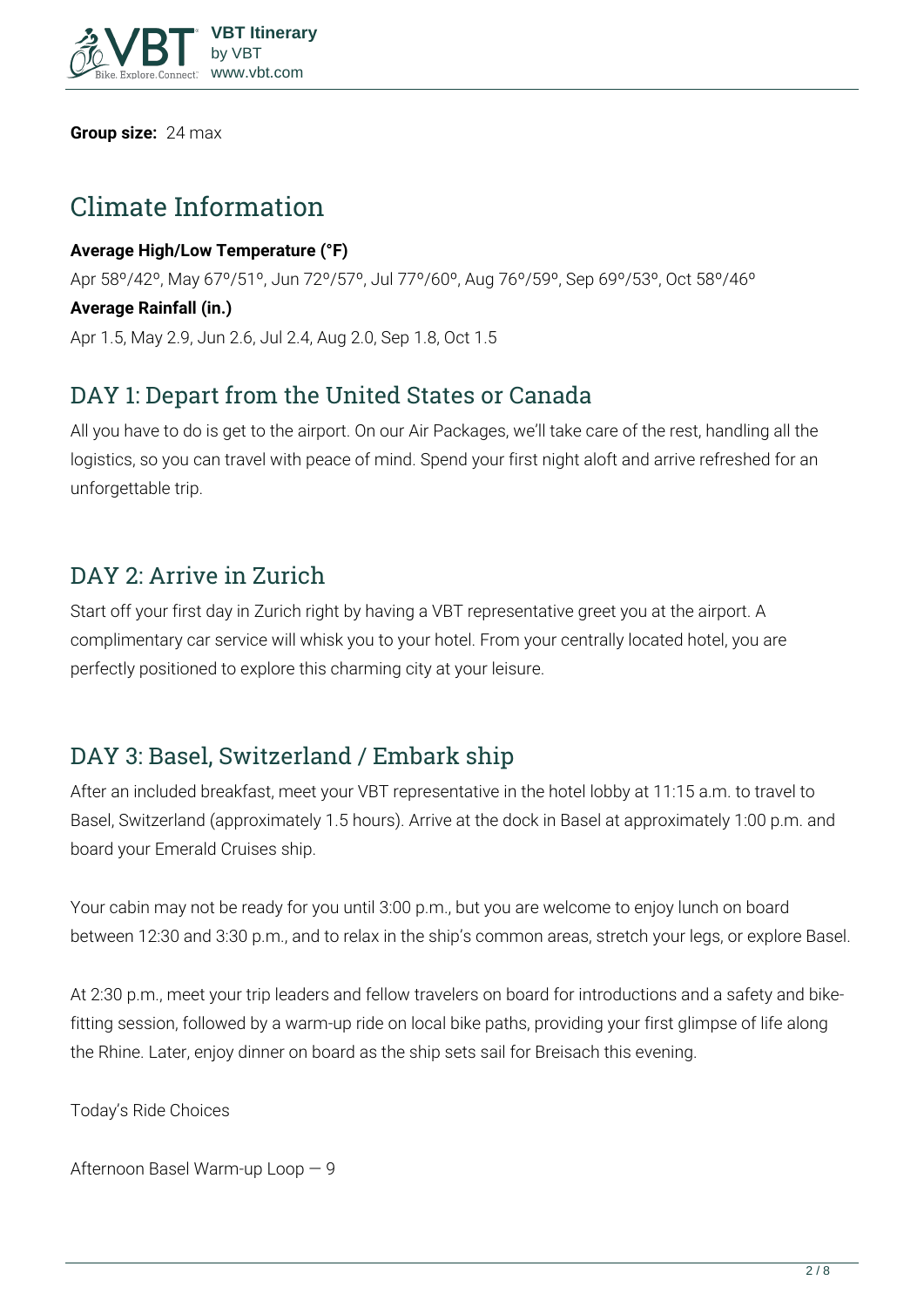**What to Expect:** The ride from our ship is on paved bike paths through Basel and will provide you with the opportunity to get acquainted with your bicycle, the route notes, and Ride with GPS, and to mingle with some of the locals.

**Cumulative Distance Range:** 14 km (9 miles)

**Included Meals:** Breakfast, Lunch, Dinner

## **DAY 4: Breisach / Kaiserstuhl Cycling Path**

Wake up in Breisach and start your day with a relaxing breakfast on board. Then, disembark to start your ride, departing and returning directly from the ship's dock. Today's ride features the Kaiserstuhl-Radweg, a loop through the vineyard terraces of the sunniest corner of Germany. Riding on well-developed cycling paths and agricultural roads, you'll pass through riverside forests, orchards, and vineyards. Stop at one of the villages to sample the local wine and meet some of VBT's local friends. The Kaiserstuhl sits between Germany's Black Forest and the Vosges in France, and it may be possible to catch glimpses of both during your ride.

Rejoin the ship in Breisach for a late lunch on board. In the afternoon there is time to explore this charming town and learn about its medieval past. The Museum of City History, housed in an ornate Baroque building, is a great first stop, as it traces the city's history back to a few thousand years B.C.

There will be time to relax on board before the Captain's Welcome Cocktail and Gala. Tonight, the boat will set sail for Kehl.

**Today's Ride Choices**

**Morning** Breisach to Endingen — 30 km (19 miles)

**Afternoon** Endingen to Breisach — 23 km (14 miles)

**What to Expect:** Today's ride options are on the Kaiserstuhl Cycle Route, which is a combination of dedicated bike paths and quiet roads. There are no significant elevation gains. The short option ends with a winery visit, followed by a shuttle back to Breisach to meet the ship. The longer option is a ship-to-ship ride.

**Cumulative Distance Range:** 30 - 53 km (19 - 33 miles)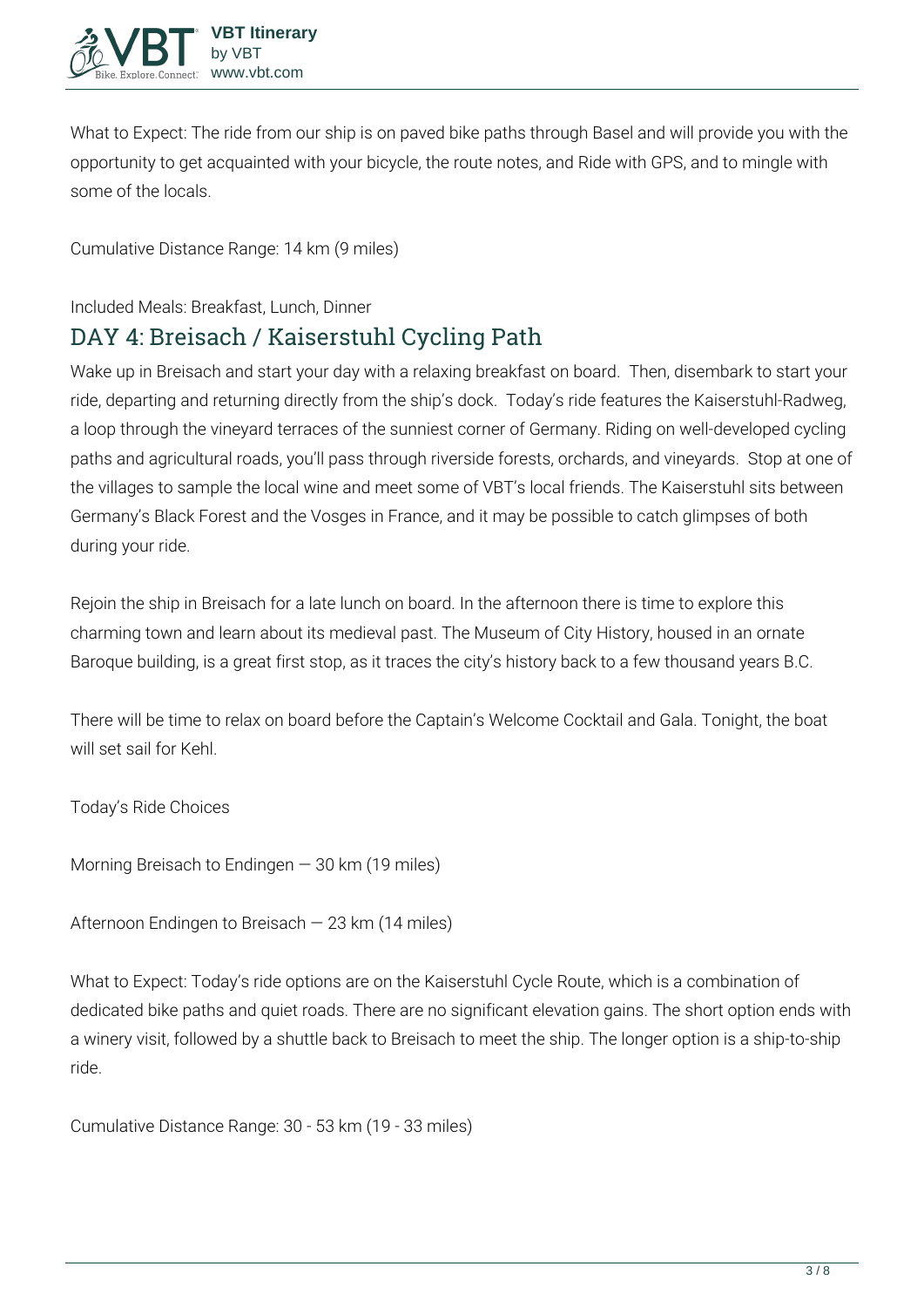

**Included Meals:** Breakfast, Lunch, Dinner

## **DAY 5: Kehl / Strasbourg / La Route des Vins d'Alsace / Obernai**

You'll arrive in Kehl in time for breakfast after which you'll cross the river and say "bonjour" to Strasbourg. Here you'll enjoy a guided walking tour of the city, including La Petit France, the city's historic center. In the late morning, you start pedaling from Strasbourg into wine country. The most famous wine route in France, La Route des Vins, is a series of roadways and bike paths connecting one charming village to another. As you ride through these fertile valleys, you'll stop to enjoy a picnic of local specialties prepared by your trip leaders. The early part of your ride is alongside the picturesque Canal de la Bruche. The canal's towpath has been converted into a bike path, which forms part of the 2,400-mile (3,862-km) EuroVelo 5 route. You are deep in wine country and you'll have an opportunity to taste the local vintage and be tutored on Pinot Gris, Rieslings, and Gewürztraminers. Your ride finishes in charming Obernai, where you'll have free time to enjoy the town's cafés, wine houses, and shops. A short shuttle returns you to your ship, which is waiting across the river in Kehl.

There will be time to relax before dinner and the evening activities on board. The ship sails for Mannheim just as your small group is sitting down to dinner.

**Today's Ride Choices**

**Morning** Strasbourg to Obernai — 34 km (21 miles)

**Afternoon** Obernai to Strasbourg — 30 km (19 miles)

**What to Expect:** Ride on bike paths, dedicated bike lanes, and country roads on your choice of routes though the charming wine villages lined with flower boxes south of Strasbourg. The short option includes a shuttle from Obernai back to the ship. The long option includes a shuttle from the center of Strasbourg back to the ship.

**Cumulative Distance Range:** 34 - 64 km (21 - 40 miles)

#### **Included Meals:** Breakfast, Lunch, Dinner

### **DAY 6: Mannheim / Heidelberg / Cycle along the Neckar River**

You'll awaken on board your ship in Mannheim. After breakfast, you'll take a 45-minute shuttle to Heidelberg. The town is famous for its university and its castle, perched on a hill overlooking the town and the Neckar River. A local guide will provide information on the town's highlights and you'll view the castle from its courtyard.

Your bike will be waiting for you in Heidelberg. Grab a snack from your trip leaders, and then you're off on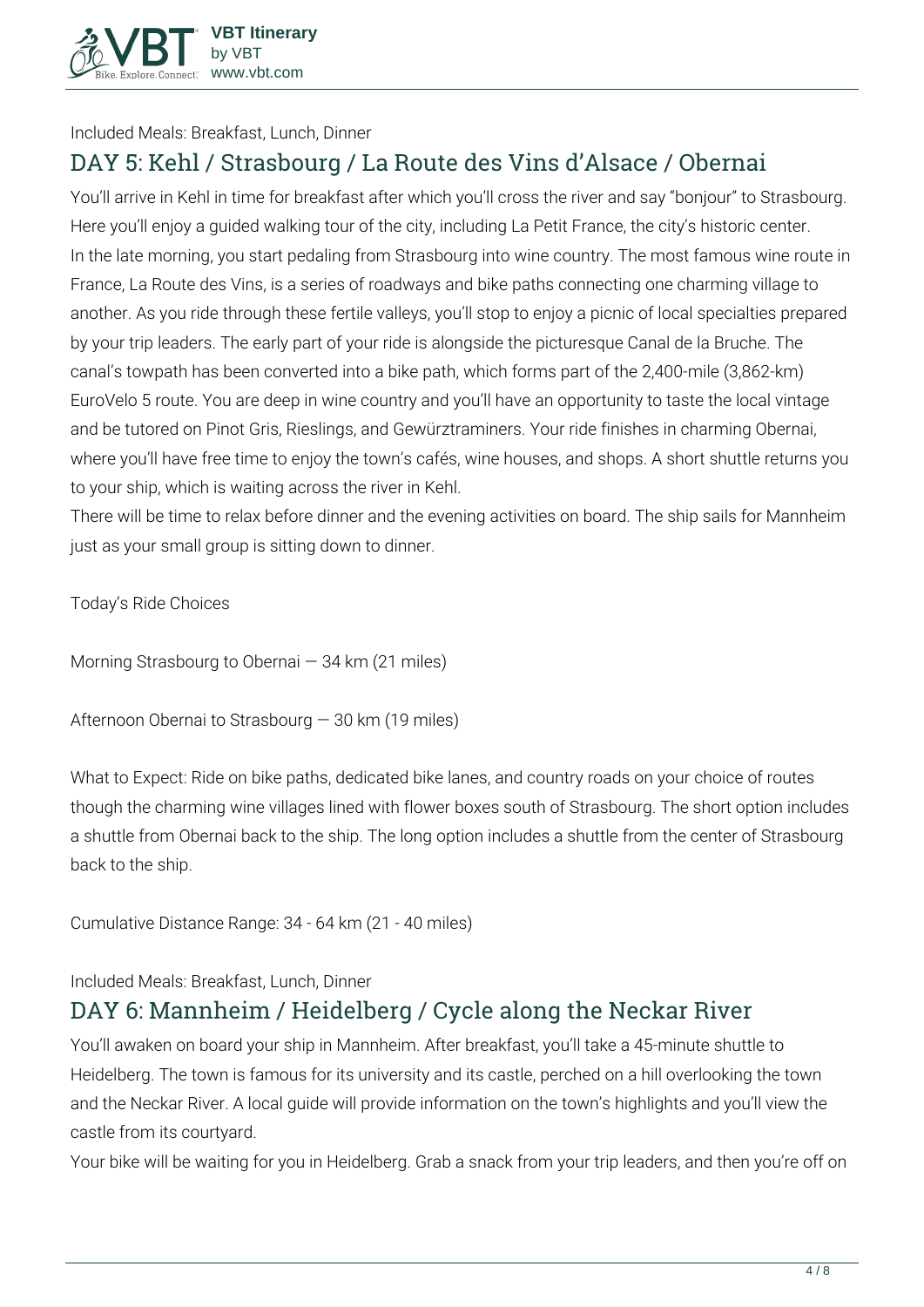

a scenic ride back to the ship in Mannheim, partly paralleling the Neckar River. Enjoy a late lunch on board as your ship sets course for Rüdesheim.

**Today's Ride Choices**

**Afternoon** Heidelberg to Mannheim — 28 km (18 miles)

**What to Expect:** Today's ride options are on a mix of bike paths and town roads featuring slow-moving traffic. There are no significant elevation gains today.

**Cumulative Distance Range:** 28 km (18 miles)

#### **Included Meals:** Breakfast, Lunch, Dinner

### **DAY 7: The Rhine Gorge / Koblenz / The Mosel River**

Your ship leaves its mooring this morning, just as breakfast is being served as you head toward Koblenz which is at the confluence of the Rhine and Mosel rivers. You'll want to make sure you're on deck for the Rhine Gorge which is one of the highlights of the river. This dramatic stretch of water passes the famed Lorelei – maybe you'll hear her call – and you will see castle after castle, interspersed with southernfacing vineyards.

Arrive in Koblenz in the late morning and join a guided walking tour of this ancient city. For an entirely different view of the river, you can ride the cable car up to Ehrenbreitstein Fortress.

After lunch on board the boat you'll join your fellow VBT guests taking your bike for a spin on the Mosel Cycle Route along the river and below the steep valley walls, towards Müden. Most of your riding will be on a dedicated car-free bike path and will include a view of the impressive Deutsches Eck (German Corner), rebuilt in 1993 to mark the headland where the Mosel and Rhine meet. Your final destination is the town of Müden (Mosel), nestled along the Mosel River. Here, you'll visit a family-owned winery and taste some of the well-known wines of the region, before taking a 30-minute shuttle back to the ship. For those seeking a break from the saddle, join an optional excursion (at additional cost) to Cochem. This trip includes transportation from Koblenz to Cochem and back, a walking tour of Cochem, and a guided visit to Reichsburg Castle. Booking details will be provided with your final documents.

Your ship remains in town until after midnight, allowing for an after-dinner stroll along the wide, tree-lined promenade.

**Today's Ride Choices**

**Afternoon** Koblenz to Müden (Mosel) — 37 km (23 miles)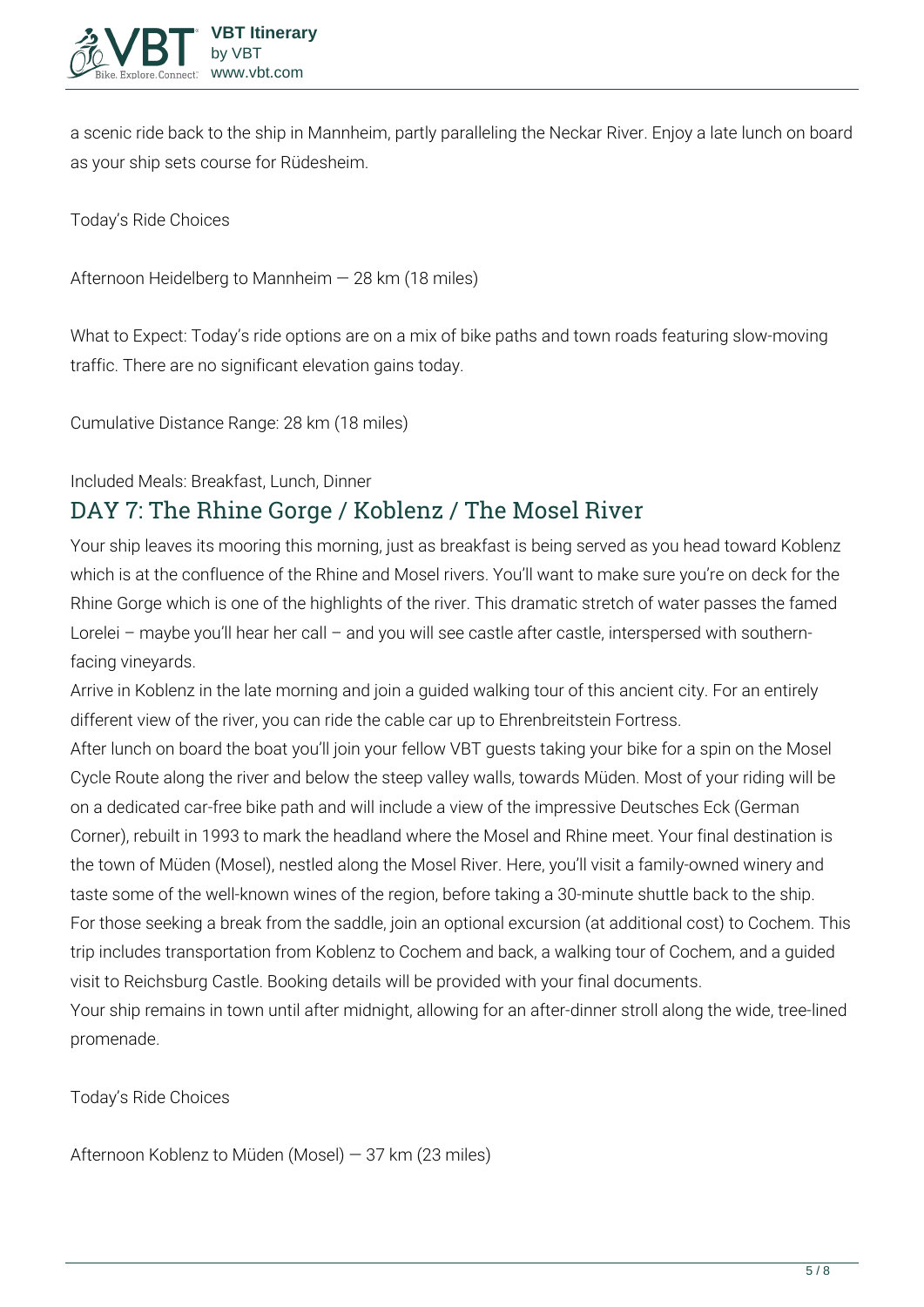

**What to Expect:** Today features a relaxing and easy ride on the car-free Mosel Cycle Route, with some stretches on roadways leaving Koblenz.

**Cumulative Distance Range:** 37 km (23 miles)

#### **Included Meals:** Breakfast, Lunch, Dinner

## **DAY 8: Cologne / City ride / Sailing the Rhine to Amsterdam**

Arrive in Cologne in the morning and watch the city's famous spires from the boat as you're sitting down for breakfast. Disembark for a quided walk through this 2,000-year-old city, well-known for its High Gothic architecture. This is the largest city on the Rhine, and Germany's fourth-most-populous.

After your walk, mount your bike for an urban adventure, exploring both the popular and little-known sites of this appealing metropolis. Return to the ship in the early afternoon for lunch and then it's time to say goodbye to Cologne as the ship sets off on the final and longest leg of the trip, to Amsterdam. This is a good time to catch up on your reading, record the week's events in your travel journal, or just relax as the ship heads to Amsterdam. Tonight you'll be treated to a cocktail reception and gala dinner.

**Today's Ride Choices**

**Morning** Cologne City Loop — 20 km (13 miles)

**What to Expect:** Today's ride features a combination of bike paths and town streets, through parks, and along the waterfront.

**Cumulative Distance Range:** 20 km (13 miles)

**Included Meals:** Breakfast, Lunch, Dinner

### **DAY 9: Amsterdam / Monnickendam**

This morning, see Amsterdam as earlier residents would have viewed it, through a guided boat excursion along the canals.

Midday, set off on the city's excellent bike path network, heading north to the small fishing village of Monnickendam. As you pedal out of the city, you'll get a glimpse of everyday life in the countryside, as well as some of The Netherlands' iconic views. Your route is via Broek in Waterland, a particularly charming village that seemingly cries out for you to stop and take pictures. We've found an idyllic location to enjoy lunch, prepared with local specialties. Your Dutch meal is followed by probably the most typical Dutch discovery: a clog making demonstration. You'll get a different perspective of this beautiful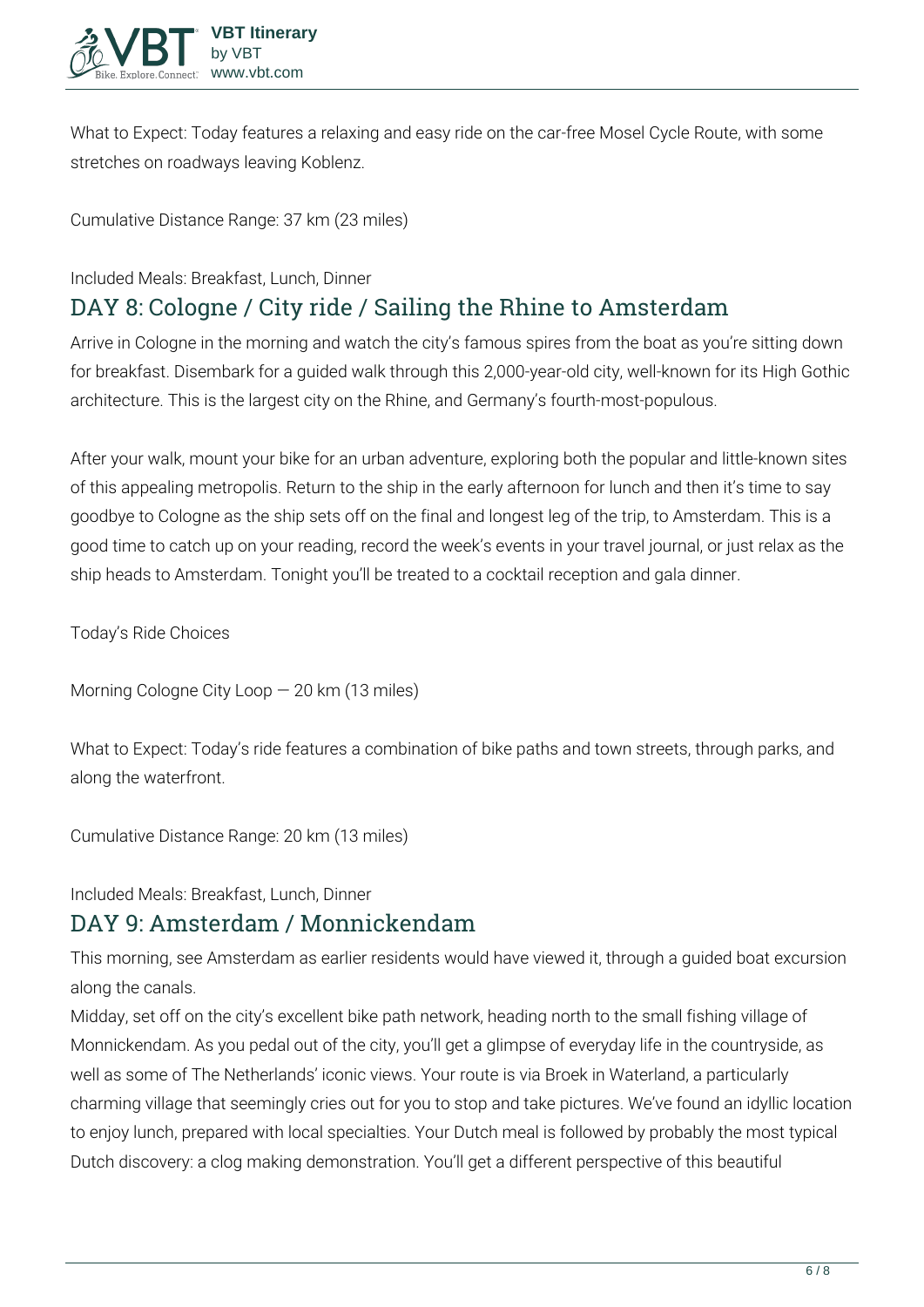

countryside during your leisurely return route to the ship.

Back on board, enjoy a full roster of entertainment and dining to celebrate your week on the Rhine with your fellow travelers.

**Today's Ride Choices**

**Morning** Ship to Monnickendam — 26 km (16 miles)

**Afternoon** Monnickendam to Ship — 26 km (16 miles)

**What to Expect:** Today's routes offer flat, easy cycling on well-maintained bike paths. The short option involves a shuttle back to the ship from Monnickendam.

**Cumulative Distance Range:** 26 - 52 km (16 - 32 miles)

**Included Meals:** Breakfast, Lunch, Dinner

#### **DAY 10: Disembark / Travel to Den Haag**

After an included breakfast, say goodbye to your ship crew and trip leaders. At 9:00 a.m. hop aboard our private coach, along with your fellow travelers and a local tour guide, for the journey to your hotel in Den Haag (approximately 60 minutes). After check in, enjoy a short guided walking tour and some free time for independent exploration. Please note that your room may not be ready upon your arrival, in which case the hotel will store your luggage. Enjoy dinner on your own tonight in one of the city's many fine restaurants. VBT provides you with city information that includes recommendations about what to see and do in Den Haag.

Note: Should you wish to spend time seeing more of Amsterdam, your luggage may be sent to the hotel in Den Haag with the group transportation, and you will then be responsible to travel to Den Haag at your leisure by train.

**Included Meals:** Breakfast

#### **DAY 11: Departure**

After an included breakfast this morning, complimentary transportation to the Amsterdam Schiphol Airport will be provided (an approximately 30 to 40-minute drive, depending on traffic) for your departing flight.

**Included Meals:** Breakfast